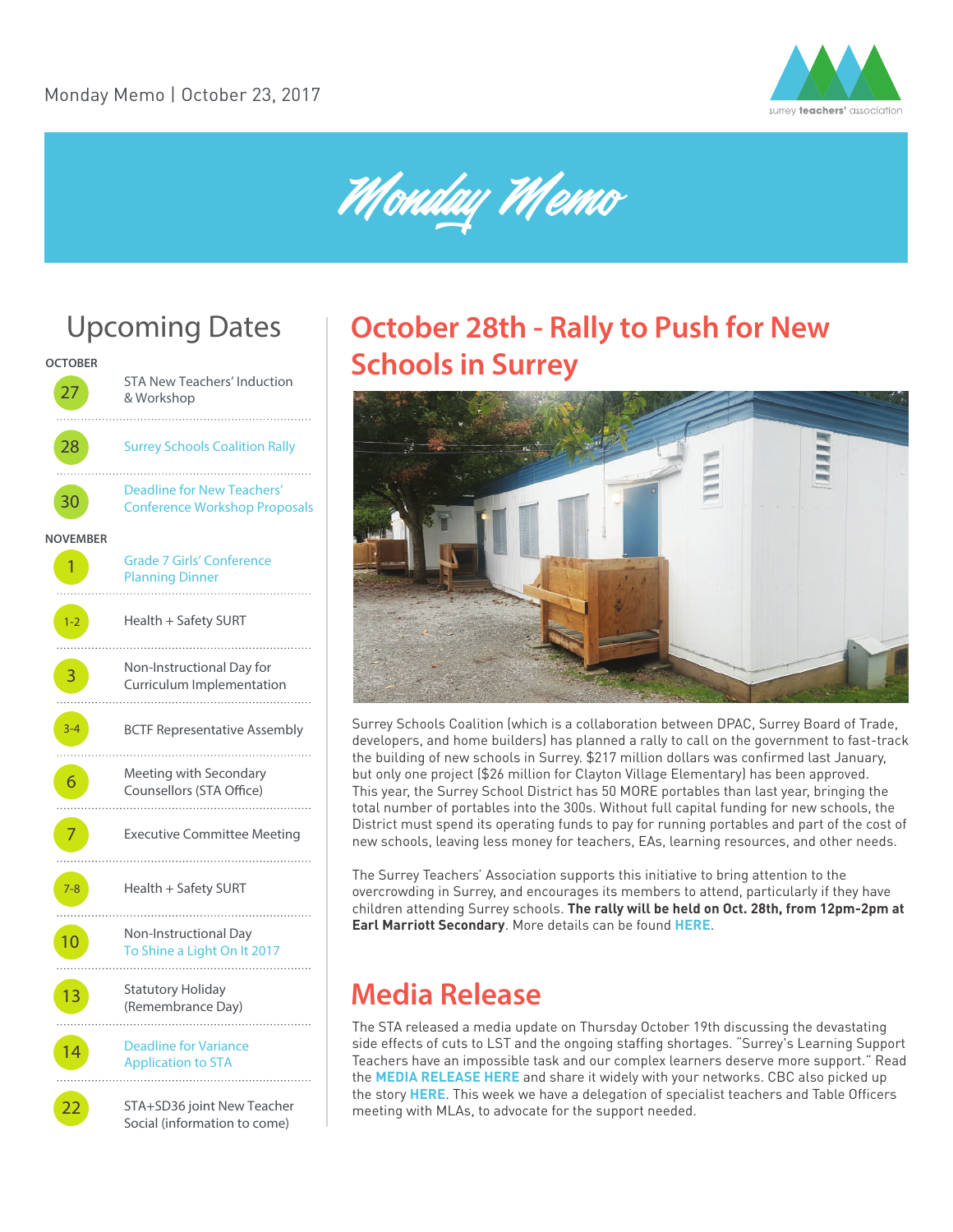#### Call to Action: Write a letter to your MLA!

Last week, the Monday Memo featured an update on the LST crisis, and encouraged you to write to the STA and your MLAs with real examples, describing what is happening in your school. Below you'll find a copy of a letter that was written at the beginning of this year by a Surrey LST teacher.

*The start of this new school year does not bode well for all students, even with the recent winning of the Supreme Court case between the government and the BCTF. We are starting this school year with severe cuts to our Learning Support Teachers which directly affects some of our most vulnerable students. Recent new funding with the court case win will make a big difference for many students; unfortunately, the same cannot be said about those students who are serviced by our Learning Support Teachers. Those students include our new Canadians that need to integrate into our society and learn the language, slow learners, those that have mild intellectual delays, and those students with a diagnosed learning disability such as dyslexia. Those are the students that get direct, specialized literacy and numeracy interventions delivered on a regular, sometimes daily, basis from a Learning Support Teacher in a small group or individual setting. Who is going to deliver those interventions to them now that their support has been cut? Just like any other government institution, all staff in a school have their defined roles that they play in terms of who they support and what type of support they provide for our students. Currently, only these specialized Support Teachers provide these interventions to English language learners and learning-disabled students and that service has been cut yet again, so that these students will be receiving even less learning support than they did in previous years! While it is nice to know that some categories of students will be getting extra support, it is appalling that others will be getting less, especially considering that they have been short changed for a decade already. I would urge all parents to lobby their MLAs and government leaders to right this situation immediately so that our students can finally get the support they deserve.*

*Arlene Laing*



#### Job Shares working as TTOCs

If you are in a job share you have the option to TTOC (including for your job share partner) on your days off. In order to be eligible to TTOC you must be activated on our TTOC list by registering with the Automatic Dispatch System (ADS). Only teachers who are activated on the TTOC list will be dispatched, even for your teaching partner. If you have any questions, please call Dispatch at 604-595-6140.

#### Middle Years Developmental Instrument (MDI)

The District is proceeding with the administration of the Middle Years Developmental Instrument this year in November and December for Grade 4 students. According to its administration guide, the MDI is "a self-report questionnaire that asks children in Grade 4 and Grade 7 about their thoughts, feelings and experiences in school and in the community. The MDI is not an assessment for individual children. Instead, it is a unique and comprehensive population-based measure that helps us gain a deeper understanding of children's health and well-being during middle childhood."

Teachers have contacted the STA with concerns about the MDI, particularly the loss of instructional time given that it comes right on the heels of the FSAs. Although teachers should feel no obligation to volunteer to participate in the MDI, it is not possible to prevent the MDI assessment from taking place. The District has committed to us that teachers are not required to administer the MDI: "In the absence of teacher participation, a school-based principal or vice principal will facilitate the assessment process for students." If you encounter pressure to participate, or have other concerns about the MDI, please contact the STA.



#### Failure-to-Fill

September had 300 failure-to-fills, and that number has already spiked in October, with 185 failure-to-fills on October 4+5 alone.

School Staff Committees have had success drafting procedures outlining protocols for how failure-to-fills will be covered within their schools. For example, failure-to-fills would be covered first by administrators, followed by teachers on prep, and lastly by pulling LST (and other non-enrolling) teachers. While it is certainly frustrating to lose your prep time, at least there are systems in place for eventually recovering that time. It is important to keep track, for your own records, when you are asked to cover someone else's class during your prep. We encourage you to bring the issue of "failure-to-fill coverage protocols" up at your Staff Committee meeting, and discuss procedures that work best for your school. For failure-to-fill forms, please **[CLICK HERE](http://www.surreyteachers.org/failure-to-fills-how-to-track-and-to-who/)**.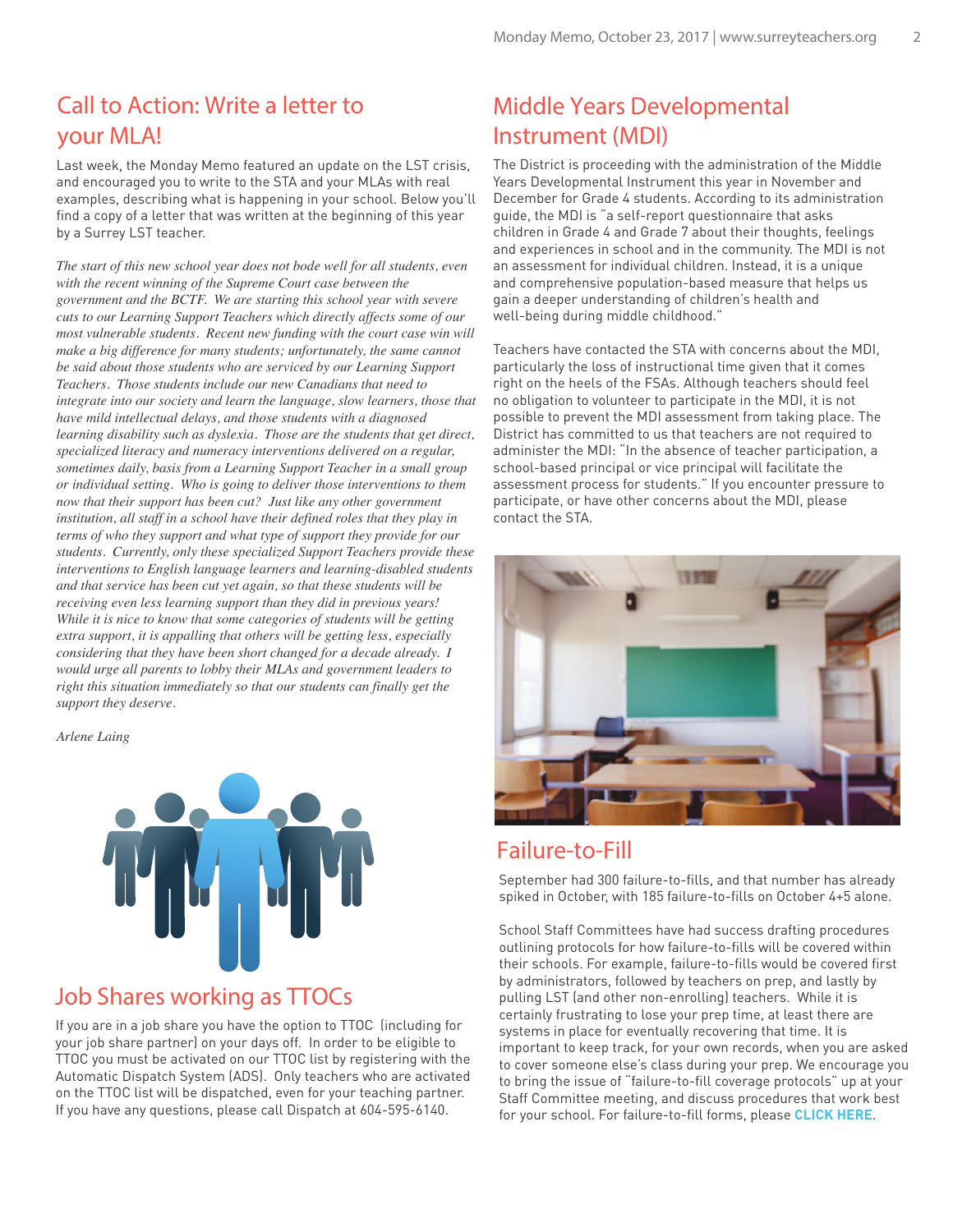

### **Sexual Orientation + Gender Identity (SOGI)**

Colleagues, you may have seen some recent articles appear in both the Langley and Surrey papers in reaction to the launching of SOGI 123 curriculum and the support it is receiving. We were very concerned when we learned last week that the District was considering renting the Bell Centre to Culture Guard, a group that holds very discriminatory attitudes towards the work of SOGI 123 and LGBTQ+ people in general. We let the superintendent know that it was important for the District to deny this rental to be able to ensure that all staff and students feel safe within our work and school communities. We are pleased with the District's decision to deny renting our public-school spaces to Culture Guard. It sends a strong message to the members of the LGBTQ+ community in Surrey schools that our schools are always safe, caring and inclusive spaces. We hope that they make similar decisions to any rental groups whose values are so fundamentally opposed to the ones upheld in our public schools.

Our union (BCTF) is proud of our involvement in the development of the SOGI 123 teaching tools and resources that support an LGBTQ-inclusive education. We worked in collaboration with the Ministry of Education, the UBC Faculty of Education, and a variety of LGBTQ community groups. We are thrilled that the Surrey School District is a member of the SOGI 123 community. It also has support from both the BC Principals' and Vice-Principals' Association, and the BC School Superintendents Association.

Sexual Orientation and Gender Identity (SOGI) is a term used by the BC Human Rights Code to describe an area of prohibited discrimination. It is an inclusive term that encompasses all individuals regardless of where they identify on the sexual orientation or gender identity spectrums, including lesbian, gay, bisexual, transgender, queer, two-spirit, heterosexual, and cisgender. Everyone has a right to feel safe, included and cared for at school. SOGI 123 resources give teachers a place to start, and knowing that its supported by so many groups, including the Surrey School District, teachers should feel confident about using those tools and resources in our schools and classrooms. To reinforce this, we have included a joint letter of support from both Gioia Breda and Glen Hansman and a letter from the BC School Superintendents Association. The letters can be read in full **[HERE](http://bit.ly/2gIxAgx)**.

Here are some related resources you may find useful: SOGI 123: **www.sogieducation.org/home**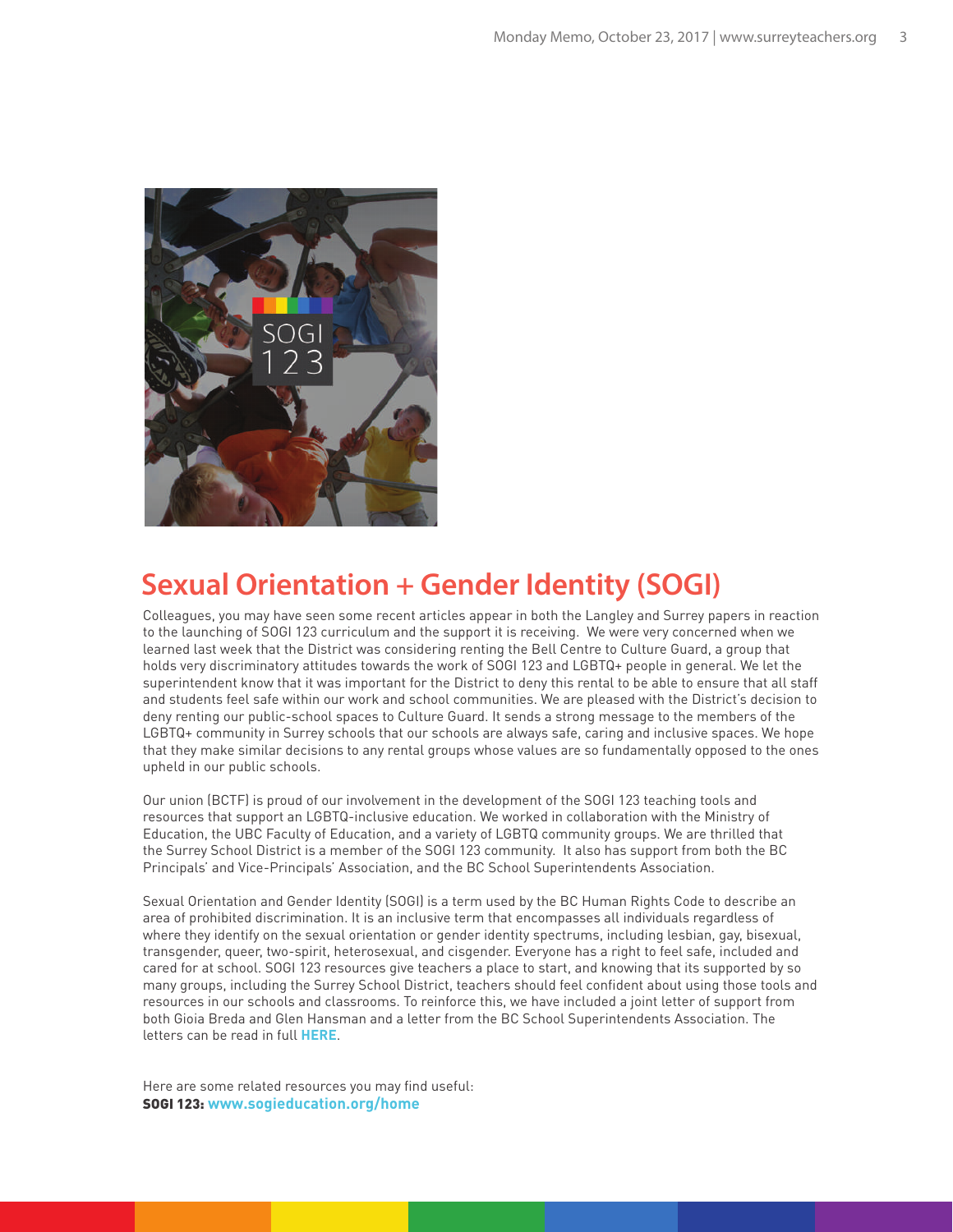# **Grievance Report: Help Us, Help You!**

Please reach out, and share what you know with us. We depend upon members like you to let us know what is happening in our schools. The more we learn, the better we are able to advocate! Send a quick email to Joanna Cerazy at **grv-spt@surreyteachers.org** or Mark Keelan at **grieve@surreyteachers.org**

#### School Visits/School Concerns

Table Officers have been pro-actively visiting schools since mid-September and plan to visit every school over the course of the 2017/2018 school year. We want to hear from you about what's going on at your school and how we can best support you. Please see the attached 'School Concerns" document shared last year, to help staff reps take notes on issues your school is facing. This document could be helpful both for when we have a school visit or as something to share with the STA at STARA meetings.

We encourage staff reps to find a couple of dates and times (before school, at lunch or after school) and contact Esther Young **esther@surreyschools.org** in the STA office to book your school visit and ensure your school gets its preferred date and time. Staff at the STA and STA Officers will work to contact staff reps we haven't heard from in October.

### Transfer of Out-of-District Teaching **Experience**

We have filed a grievance on behalf of teachers who have recently  $Sick$  Leave Bank been hired by the District and whose experience has not been fully recognized. We have been contacted by some teachers who have been recently hired by our district and who have experience teaching in other districts. According to the Collective Agreement, experience gained outside of the district has to be recognized for the teacher's placement on the salary grid. Some newly hired teachers have found that the District is not recognizing all of their teaching experience. For example, in at least two cases, teachers who were at Category 5 Step 5 on the salary grid in their former district were assigned Category 5 Step 1 in Surrey. This amounts to a more than \$10, 000 per year pay cut.

### Adding TTOC Experience to Contract

Since September 2014, TTOCs who get a contract and have TTOC days accumulated are able to add the TTOC days to their contract experience in order to go up the salary grid. The TTOC days are divided by 17. Each 17 days equal one month. 170 days are needed for an increase. For a transfer of TTOC experience to be effective December 31, teachers must apply to the payroll department in writing by November 15. And for an increase to be effective September 1, the deadline is June 30.

### Split Shift

We have become aware that at one of the secondary schools which follows an extended day schedule, teachers were given split shifts assignments, so that they teach 4 out of 5 blocks with a one block break in between the blocks. We are opposed to split shifts. Unfortunately, there is no general rule against split shifts in our CA but there is some good language that supports our position.

### Agreeing to Accept Extra Students

Recently, a member was asked (by a colleague), to send an email to an administrator saying that it was okay to accept an extra student into their class, even though it was going over the class size/composition agreement. Advice from the STA is, #1 don't write or sign any agreements because it violates our newly restored language, and #2 if you do choose to do that, not only will you not be ineligible to receive any future remedy, but it will also negatively impact our position moving forward with future bargaining and/or arbitration surrounding the class size/composition language that we've been fighting to restore for the last 16 years.

TTOCs in our District who have worked for more than 20 days earn sick day credits for each day worked. They get approximately 1 sick day per every 13 days worked. When TTOCs get continuing contracts their TTOC sick bank should be transferred by the Employer to their contract sick leave bank. If you are TTOC who has just gotten a continuing contract, please check your pay stub to make sure that your TTOC sick bank has been transferred. Also, if know a teacher who has just gotten their first continuing contract, please make sure to share this information with them.

### Call Us… No Really, Give the STA a Call!

Every week the Monday Memo provides teachers with an update of what's going on with the STA; however, we don't always hear from you. When we don't hear anything, we assume that things at your school are running smoothly, that teachers are satisfied with how administrators are managing the sites, and that you don't need our support in any specific way. When members do call the office, it's often about situations that have been simmering for a long time, where perhaps we could have lent advice or support earlier on to help minimize the overall impact to members.

Calling us at the office is not a bother and it doesn't have to be a big deal. Answering your questions, brainstorming what you might say or do next, and helping you understand your rights are all part of our job. If something seems off, it probably is. Please do not hesitate to check in with us, we love to hear from you. (604-594-5353)

No time to call? Not sure who to ask? Send a quick email to **STA@surreyteachers.org** and we'll pass it on.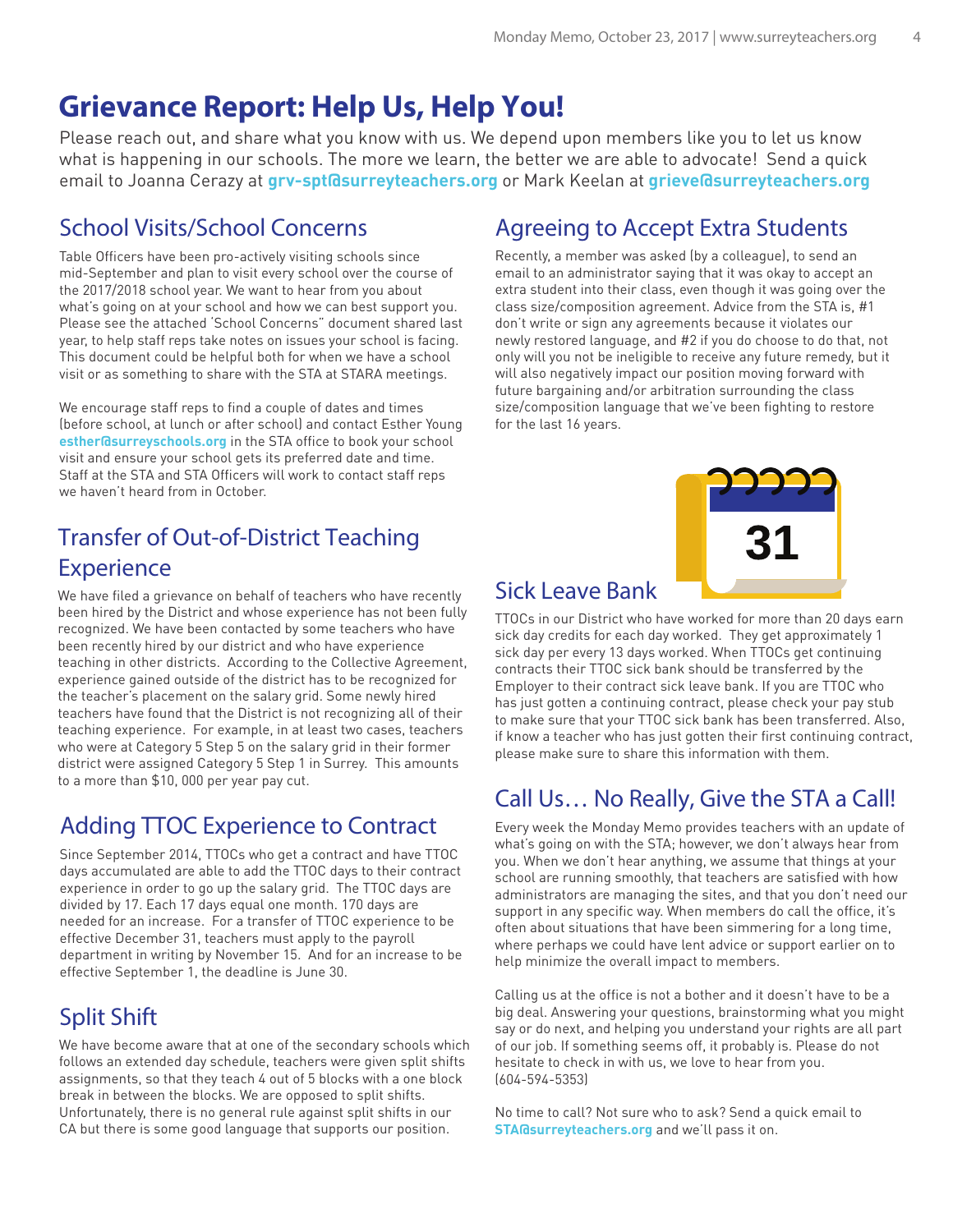### Join the Anti-Poverty Committee! **Social Justice**

Are you new to the district and want to connect with a dynamic committee? Or have you attended events our committee has put on in the past few years, and are interested in getting involved? Some of our dearest hard-working activists have moved to other districts and we are feeling their loss! This year we have an exciting event planned: a fundraising dinner for "Bright Beginnings", a foundation started by retired Surrey teacher Tammy Neuman, to create full scholarships for kids graduating from Surrey schools who come from households in poverty. If you have a mind for event planning, and could come to 3 or 4 meetings between now and mid-February when the event is taking place, please join us! Contact **2-vp@surreyteachers.org** to join us!



#### Grade 7 Girls' Conference

Attention all GRADE 7 teachers! The Status of Women Committee is planning the Grade 7 Girls' Conference. We would love to hear your suggestions and ideas for making this year's conference a success. We will be hosting a dinner for Grade 7 teachers on Nov. 1st, at 4:00pm in the STA Office. If you are interested in attending, please **[SIGN UP HERE](https://girlsconferenceplanningdinner-20171101.eventbrite.ca)**.



#### Welfare Food Challenge

 **[THE 6TH ANNUAL WELFARE FOOD CHALLENGE](https://bcpovertyreduction.nationbuilder.com/r?u=https%3A%2F%2Fwelfarefoodchallenge.org%2F2017challenge%2F&e=40c1bdbb3ce1da59d00f9b77019af49f&utm_source=bcpovertyreduction&utm_medium=email&utm_campaign=october2017&n=16)** starts on Wednesday, November 1st, 2017 and runs for a full 7 days. The Challenge highlights the inadequacy of welfare rates in BC. Participants will be expected to live on only the food they can purchase with \$19 dollars. This calculation is based on the expectation that welfare recipients will have to pay rent and damage deposit, bus tickets and cell phone (necessary to look for work and contact the welfare office) and personal hygiene. Even with the \$100/month raise implemented by the new BC government, this amount is not enough. A single person receives only \$710/month, which provides only \$19/week for food. With the rising cost of rent, lack of rent control, exorbitant cost of living in the city, this is only \$1 more per week than the Challenge in 2016. Sign up today!

### Health + Safety Rep Training **Health + Wellness**

School Union Representative Training for Health + Safety Reps will be happening on **November 1, 2, 7,** and **8** at the STA office. The workshop topics include **Violence in the Workplace** and **Incident reporting**. Registration information will be available soon.

### BCTF Bullying and Violence Experience Survey

The BCTF, in collaboration with Simon Fraser University, invites you to complete a survey on your experiences of workplace violence and bullying during your career as an educator. Even if you have not experienced any school-related bullying or violence in your role as an educator we would still like you to **[COMPLETE](https://sfufas.ca1.qualtrics.com/jfe/form/SV_bqnIECJd3tAUaKF)  [THE SURVEY](https://sfufas.ca1.qualtrics.com/jfe/form/SV_bqnIECJd3tAUaKF)**.

Information from this survey will be used to help estimate the incident rate of violence against teachers, to identify steps that can be taken to prevent incidents of violence and aggression, and to deal with incidents if they occur.

Participation is entirely voluntary and all information you provide will remain confidential.



#### Stress Management Strategies

Many of us get so caught up in the fast pace of life that our day-to-day level of stress can feel overwhelming. The awesome BCTF resource, Starling Minds, is offering a 5-day Mental Fitness Challenge which will improve your stress management skills in 5-10 minutes a day. The challenge starts on Monday, October 23 and ends Friday, October 27th. You can join by **[SIGNING IN TO](https://app.starlingminds.com/)  [YOUR STARLING ACCOUNT](https://app.starlingminds.com/)**. If you're not a Starling member, you can **[REGISTER HERE](https://app.starlingminds.com/registration)**. There are no fees to join the challenge.